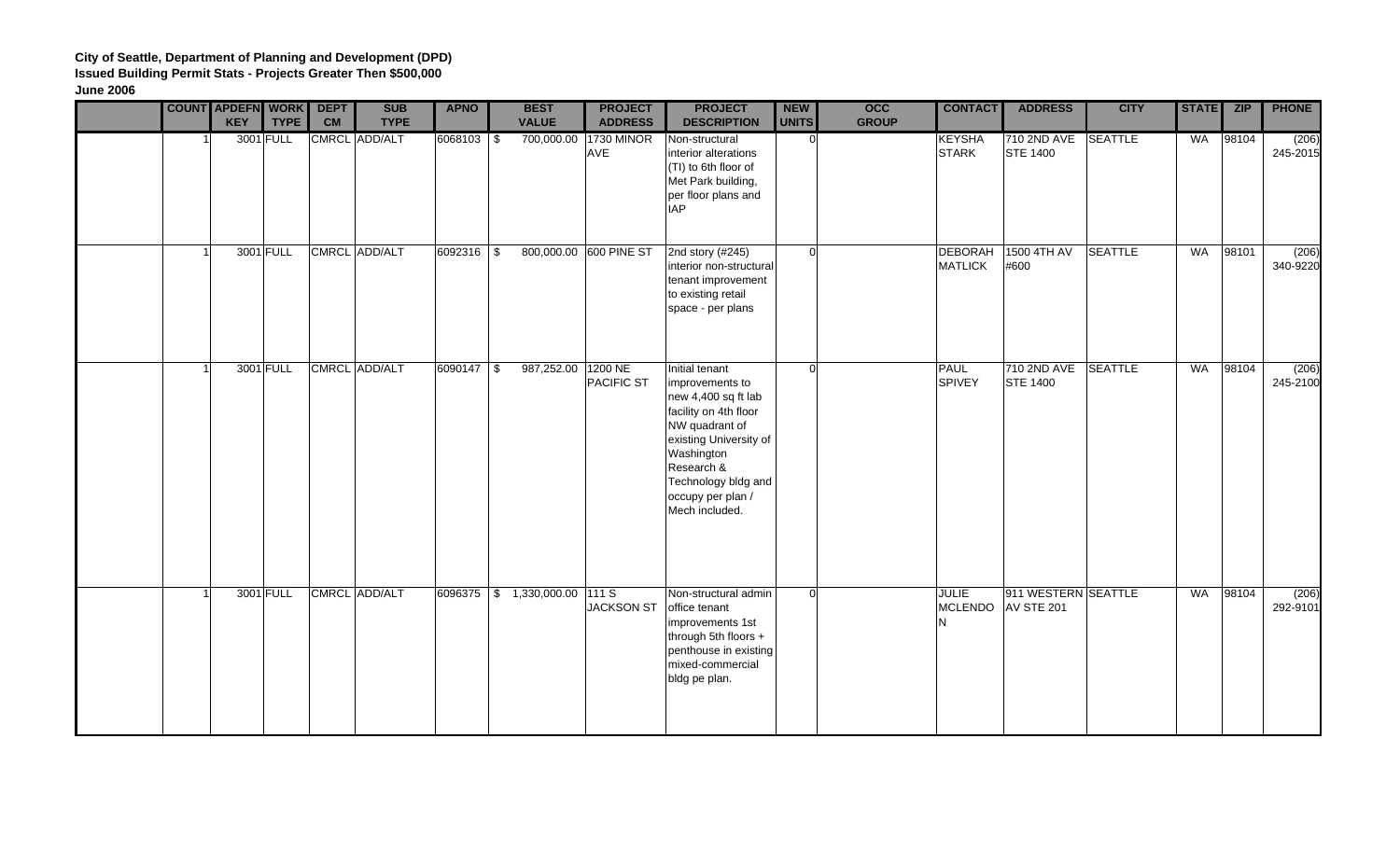|  | <b>COUNT APDEFN WORK DEPT</b><br><b>KEY</b> | <b>TYPE</b> | <b>CM</b> | <b>SUB</b><br><b>TYPE</b> | <b>APNO</b> | <b>BEST</b><br><b>VALUE</b>   | <b>PROJECT</b><br><b>ADDRESS</b> | <b>PROJECT</b><br><b>DESCRIPTION</b>                                                                                                                                                                                                                                    | <b>NEW</b><br><b>UNITS</b> | <b>OCC</b><br><b>GROUP</b> | <b>CONTACT</b>                 | <b>ADDRESS</b>                                   | <b>CITY</b>    | <b>STATE</b> | <b>ZIP</b> | <b>PHONE</b>      |
|--|---------------------------------------------|-------------|-----------|---------------------------|-------------|-------------------------------|----------------------------------|-------------------------------------------------------------------------------------------------------------------------------------------------------------------------------------------------------------------------------------------------------------------------|----------------------------|----------------------------|--------------------------------|--------------------------------------------------|----------------|--------------|------------|-------------------|
|  |                                             |             |           | 3001 FULL C CMRCL ADD/ALT | 6084427     | \$ 1,347,000.00               | 12755<br>AVE N                   | Construction of a<br>GREENWOOD 6,600 sq.ft. addition<br>to an existing library<br>(Broadview Library)<br>and alterations<br>throughout existing<br>library per plans.<br>Existing single family<br>residences and<br>garages to be<br>removed under<br>separate permit. | $\Omega$                   |                            | <b>BRAD</b><br><b>MILLER</b>   | 118 N 35TH ST SEATTLE<br>#200                    |                | WA           | 98103      | (206)<br>634-0177 |
|  |                                             |             |           | 3001 FULL C CMRCL ADD/ALT |             | 6081285 \$ 1,900,000.00 300 W |                                  | Substantial alteration<br>HARRISON ST to change use from<br>adminsitrative office<br>to religious facility -<br>occupy per plans.<br>Structural upgrades<br>under 6078439.                                                                                              |                            | $0, A-3$ OTHER,            | <b>GRACE</b>                   | 600<br>ROBINSON UNIVERSITY<br><b>ST STE 1818</b> | <b>SEATTLE</b> | <b>WA</b>    | 98101      | (206)<br>223-4999 |
|  |                                             | 3001 FULL   |           | CMRCL ADD/ALT             |             | 6092632 \$ 2,860,000.00 2200  | <b>WESTLAKE</b><br>AVE           | Initial tenant<br>improvements for<br>multipurpose<br>convenient store<br>(Whole Foods) street<br>level of North tower<br>of existing mixed use<br>(2200 Westlake)<br>complex and occupy<br>per plan.                                                                   |                            | $0, M$ RETAIL,,,,          | <b>CRAIG</b><br><b>BELCHER</b> | 26456 MARINE DES MOINES<br>VIEW DR S             |                | <b>WA</b>    | 98198      | (206)<br>295-0613 |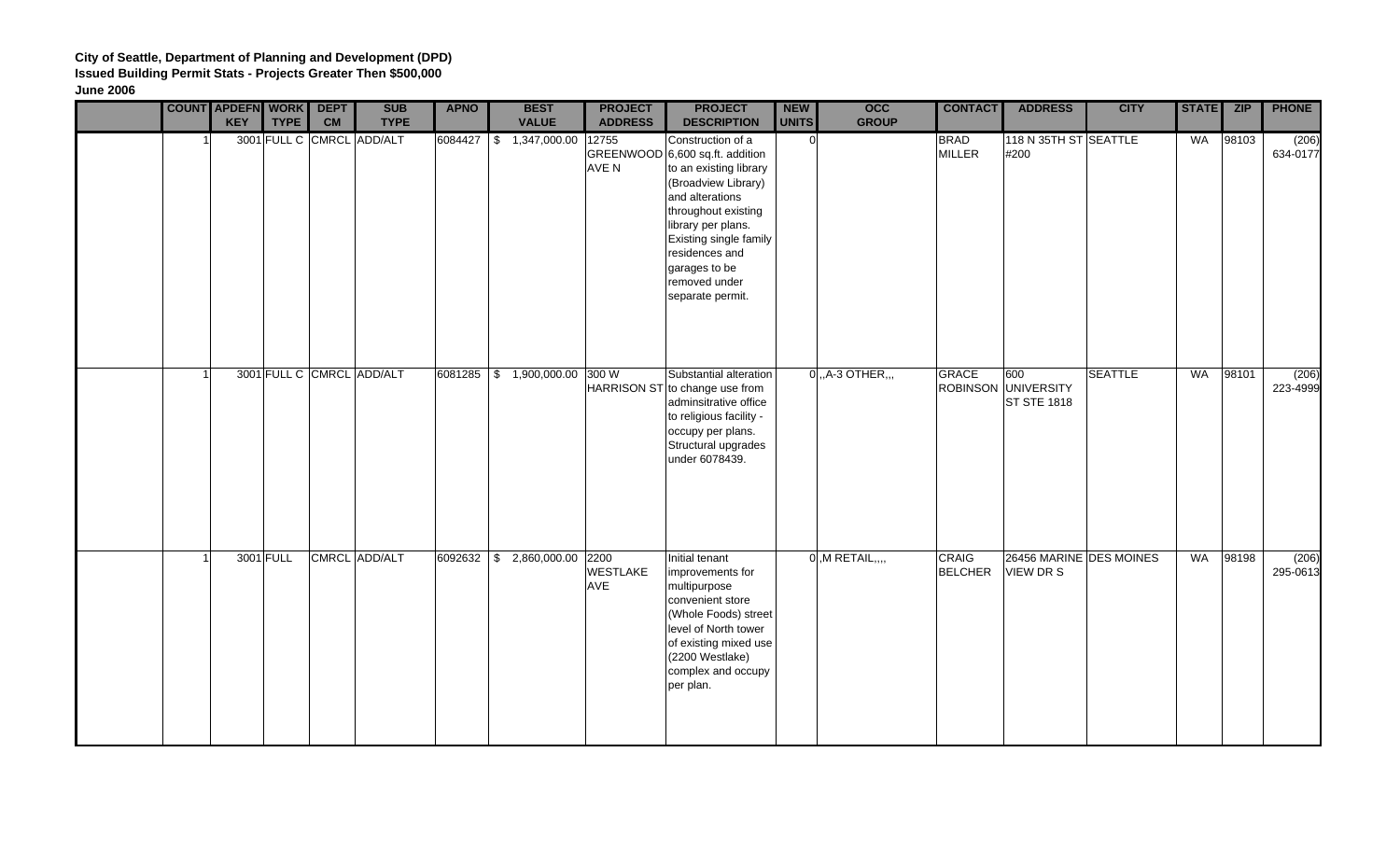|  | <b>COUNT APDEFN WORK</b><br><b>KEY</b> | <b>TYPE</b>      | <b>DEPT</b><br><b>CM</b> | <b>SUB</b><br><b>TYPE</b> | <b>APNO</b> | <b>BEST</b><br><b>VALUE</b> | <b>PROJECT</b><br><b>ADDRESS</b>                       | <b>PROJECT</b><br><b>DESCRIPTION</b>                                                                                                                                                                            | <b>NEW</b><br><b>UNITS</b> | <b>OCC</b><br><b>GROUP</b>                     | <b>CONTACT</b>                  | <b>ADDRESS</b>                                  | <b>CITY</b>    | <b>STATE</b> | <b>ZIP</b> | <b>PHONE</b>      |
|--|----------------------------------------|------------------|--------------------------|---------------------------|-------------|-----------------------------|--------------------------------------------------------|-----------------------------------------------------------------------------------------------------------------------------------------------------------------------------------------------------------------|----------------------------|------------------------------------------------|---------------------------------|-------------------------------------------------|----------------|--------------|------------|-------------------|
|  |                                        | 3001 FULL C INST |                          | ADD/ALT                   | 6086158 \$  | 1,380,000.00                | 860 TERRY<br>AVE N                                     | Seismic retrofit and<br>reroofing.                                                                                                                                                                              | 0l                         |                                                | <b>TOBY</b><br><b>RESSLER</b>   | 800 MAYNARD SEATTLE<br>AVE S, 3RD<br><b>FLR</b> |                | <b>WA</b>    | 98134      | (206)<br>615-1482 |
|  |                                        | 3001 FULL C INST |                          | ADD/ALT                   | 6082425     |                             | $\frac{1}{2}$ 2,059,591.00 2632 NE 80TH<br><b>ST</b>   | Construct addition to<br>existing synagogue<br>for "Temple Beth<br>Am" and occupy per<br>plan.                                                                                                                  |                            | 0 E CLASSROOME<br>CLASSROOM,E<br>CLASSROOM,,,, | <b>FORREST</b><br><b>MURPHY</b> | 506 2ND AVE<br><b>STE 700</b>                   | <b>SEATTLE</b> | <b>WA</b>    | 98104      | (206)<br>443-3448 |
|  |                                        | 3001 FULL        | <b>IMF</b>               | ADD/ALT                   |             |                             | <b>ST</b>                                              | 6089769 \$ 1,000,000.00 1762 NW 57TH Maintenance repairs/<br>existing condo per<br>plans                                                                                                                        | $\Omega$                   |                                                | <b>RALPH</b><br><b>ALLEN</b>    | 7310 15TH AV SEATTLE<br><b>NW</b>               |                | <b>WA</b>    | 98117      | (206)<br>399-9467 |
|  |                                        | 3001 FULL        | <b>MF</b>                | ADD/ALT                   | 6073737     |                             | $\frac{1}{3}$ 1,459,900.00 201 GALER ST Alterations to | apartment building<br>for conversion to<br>condominiums, includ<br>ing exterior<br>alterations, non-<br>structural trellis<br>feature, and new<br>public roof deck, and<br>window<br>replacements, per<br>plan. |                            | $0, R-2$ APARTMENT,                            | <b>SUSAN</b><br><b>UPTON</b>    | 2124 3RD<br>AVENUE 200                          | <b>SEATTLE</b> | <b>WA</b>    | 98121      | (360)<br>867-1099 |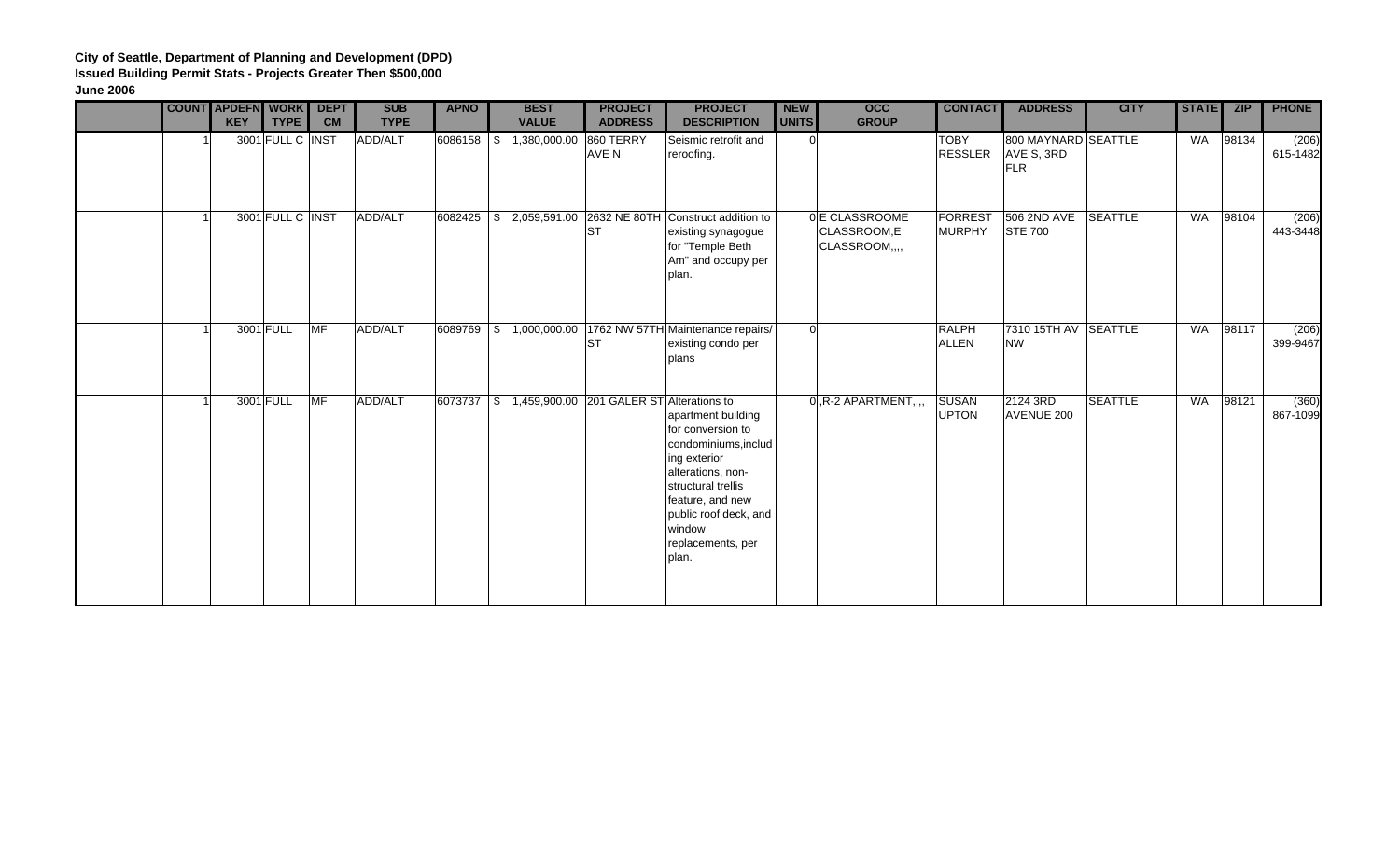|                   |    | <b>COUNT APDEFN WORK</b> |                  | <b>DEPT</b> | <b>SUB</b>  | <b>APNO</b> | <b>BEST</b>                   | <b>PROJECT</b>                       | <b>PROJECT</b>                                                                                                                                                                                                      | <b>NEW</b> | $\overline{occ}$ | <b>CONTACT</b>                   | <b>ADDRESS</b>                       | <b>CITY</b>             | STATE ZIP |       | <b>PHONE</b>      |
|-------------------|----|--------------------------|------------------|-------------|-------------|-------------|-------------------------------|--------------------------------------|---------------------------------------------------------------------------------------------------------------------------------------------------------------------------------------------------------------------|------------|------------------|----------------------------------|--------------------------------------|-------------------------|-----------|-------|-------------------|
|                   |    | <b>KEY</b>               | TYPE             | <b>CM</b>   | <b>TYPE</b> |             | <b>VALUE</b>                  | <b>ADDRESS</b>                       | <b>DESCRIPTION</b>                                                                                                                                                                                                  | UNITS      | <b>GROUP</b>     |                                  |                                      |                         |           |       |                   |
|                   |    |                          | 3001 FULL C MF   |             | ADD/ALT     | 6070120 \$  | 4,054,000.00                  | 2480 BIRCH<br>AVE N                  | Phase 2 of 2 -<br>Construction of five<br>$(5)$ 3-story<br>condominium towers<br>for 43 units with<br>common<br>underground parking<br>/ architectural +<br>structural this permit<br>per plan and MUP<br>#2407917. | 43         |                  | LARRY<br><b>ALLEN</b>            | VIEW DR S                            | 26456 MARINE DES MOINES | WA        | 98198 | (206)<br>914-5820 |
| <b>ALTERATION</b> | 13 |                          | 3001 FULL C SF/D |             | ADD/ALT     | 6073055 \$  | 808,652.00<br>\$20,686,395.00 | 167<br>HIGHLAND DR exterior of sfr - | remodel interior and<br>grading to provide<br>basement<br>waterproofing and<br>strucural fill for new<br>drive. New roof and<br>parapet per plans.                                                                  | 0l<br>43   |                  | <b>BARBARA</b><br><b>BUSETTI</b> | <b>1661 EAST</b><br><b>OLIVE WAY</b> | <b>SEATTLE</b>          | WA        | 98102 | (206)<br>682-5211 |
|                   |    |                          |                  |             |             |             |                               |                                      |                                                                                                                                                                                                                     |            |                  |                                  |                                      |                         |           |       |                   |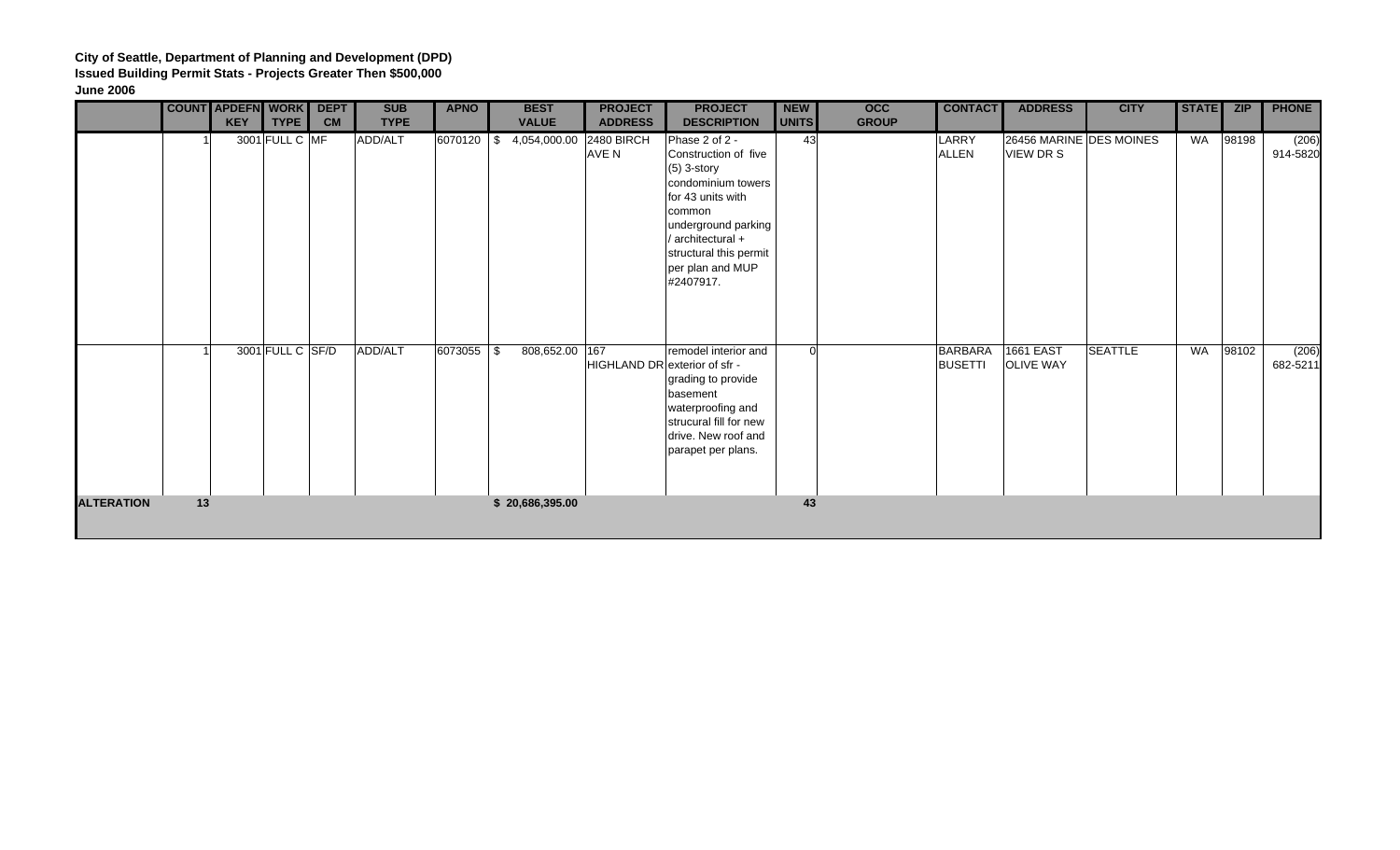|                   | <b>COUNT APDEFN WORK</b>  | <b>DEPT</b> | <b>SUB</b>                                           | <b>APNO</b>  | <b>BEST</b>  | <b>PROJECT</b>          | <b>PROJECT</b>                                                                                                                                                                                                                                                                                                                                                                                                                                                                                                    | <b>NEW</b> | $\overline{occ}$ | <b>CONTACT</b>                         | <b>ADDRESS</b>              | <b>CITY</b> | STATE ZIP |       | <b>PHONE</b>      |
|-------------------|---------------------------|-------------|------------------------------------------------------|--------------|--------------|-------------------------|-------------------------------------------------------------------------------------------------------------------------------------------------------------------------------------------------------------------------------------------------------------------------------------------------------------------------------------------------------------------------------------------------------------------------------------------------------------------------------------------------------------------|------------|------------------|----------------------------------------|-----------------------------|-------------|-----------|-------|-------------------|
|                   | <b>KEY</b><br><b>TYPE</b> | CM          | <b>TYPE</b>                                          |              | <b>VALUE</b> | <b>ADDRESS</b>          | <b>DESCRIPTION</b>                                                                                                                                                                                                                                                                                                                                                                                                                                                                                                | UNITS      | <b>GROUP</b>     |                                        |                             |             |           |       |                   |
| <b>MECHANICAL</b> |                           |             | 1004 FULL C CMRCL MECHANICAL 6096707 \$ 1,400,703.00 |              |              | 2716<br>WESTERN<br>AVE  | Install 2 corridor<br>ventilation units, and<br>assoc. ductwork, fire<br>smoke dampers,<br>grilles. install<br>residential bathroom,<br>utility, range and<br>dryer exhaust system<br>as shown on<br>drawings. install 34<br>slit system cooling<br>units for designated<br>condos. install 29<br>electric furnaces for<br>designated condos.<br>provide garage<br>exhaust system,<br>transformer<br>vault/electrical room<br>exhaust system,<br>stairwell/elevator<br>pressurization fas as<br>shown on drawings |            |                  | PEGGY<br>PEEL                          | 4600 S. 134TH SEATTLE<br>PL |             | WA        | 98168 | (206)<br>248-8747 |
|                   | 3001 FULL C CMRCL NEW     |             |                                                      | $6101593$ \$ | 500,000.00   | 970 THOMAS<br><b>ST</b> | Phase 3A of 3 for<br>partial structural<br>construction of an<br>Office Building/<br>Building core & shell/<br>no occupancy/ per<br>plans.                                                                                                                                                                                                                                                                                                                                                                        | $\Omega$   |                  | <b>JODI</b><br>PATTERSO VIEW DR S<br>N | 26456 MARINE DES MOINES     |             | WA        | 98198 | (425)<br>681-4718 |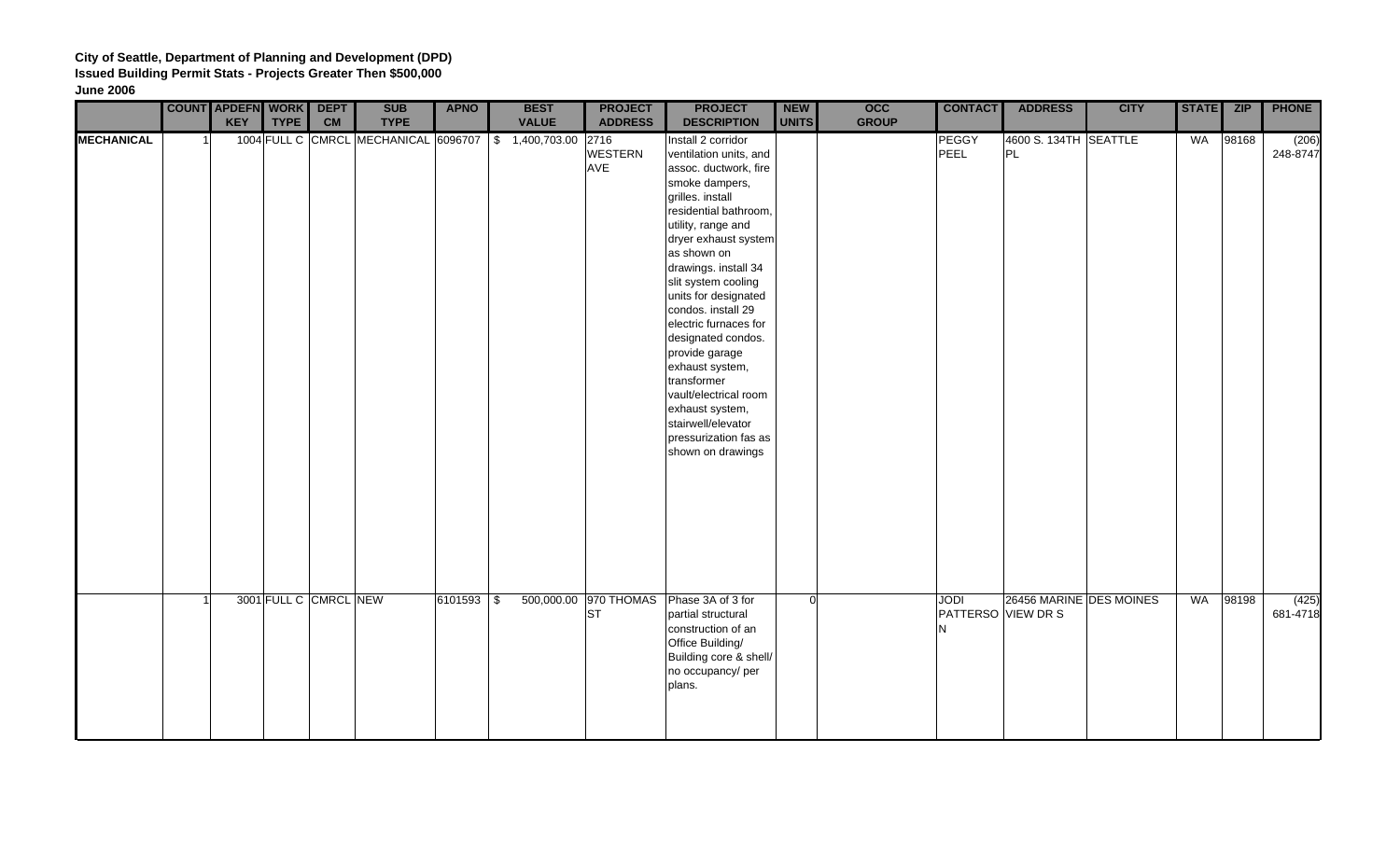|  | <b>COUNT APDEFN WORK DEPT</b><br><b>KEY</b><br><b>TYPE</b> | <b>CM</b> | <b>SUB</b><br><b>TYPE</b> | <b>APNO</b> | <b>BEST</b><br><b>VALUE</b> | <b>PROJECT</b><br><b>ADDRESS</b> | <b>PROJECT</b><br><b>DESCRIPTION</b>                                                                                                                                                                                                                          | <b>NEW</b><br><b>UNITS</b> | $\overline{occ}$<br><b>GROUP</b> | <b>CONTACT</b>                  | <b>ADDRESS</b>                       | <b>CITY</b>    | STATE ZIP |       | <b>PHONE</b>      |
|--|------------------------------------------------------------|-----------|---------------------------|-------------|-----------------------------|----------------------------------|---------------------------------------------------------------------------------------------------------------------------------------------------------------------------------------------------------------------------------------------------------------|----------------------------|----------------------------------|---------------------------------|--------------------------------------|----------------|-----------|-------|-------------------|
|  | 3001 FULL C CMRCL NEW                                      |           |                           | 6082020 \$  | 750,000.00 2001 W           |                                  | Phase 1 of 2 -<br>GARFIELD ST Change of use from<br>cargo terminal to<br>general<br>manufacturing;<br>Construct new water<br>related<br>manufacturing facility<br>on Pier 91 Port of<br>Seattle (Foundation<br>Only) and occupy per<br>plan + MUP<br>3003133. | n.                         |                                  | CRAIG<br><b>BELCHER</b>         | 26456 MARINE DES MOINES<br>VIEW DR S |                | WA        | 98198 | (206)<br>295-0613 |
|  | 3001 FULL C CMRCL NEW                                      |           |                           |             |                             | AVE S                            | 6103125 \$ 1,275,074.00 7728 RAINIER CONSTRUCT NEW<br>THREE STORY<br><b>OFFICE/RETAIL</b><br><b>BUILDING AND</b><br><b>OCCUPY PER</b><br><b>PLAN</b><br>PERMIT REMARKS                                                                                        |                            | ,B OFFICE,,,                     | <b>MIKE</b><br><b>BUTRIM</b>    | 5135 BALLARD SEATTLE<br><b>NW</b>    |                | <b>WA</b> | 98107 | (206)<br>784-1614 |
|  | 3001 FULL C CMRCL NEW                                      |           |                           |             | 6072576 \$ 1,377,992.00     | 301 NE<br><b>WAY</b>             | New construction for<br>NORTHGATE   Building #6 for<br>Northgate Mall<br>expansion; shell &<br>core only this permit                                                                                                                                          | $\Omega$                   |                                  | ELIK/ELVIN 1420 5TH<br>LEE GRIN | AVENUE,<br><b>SUITE #2400</b>        | <b>SEATTLE</b> | WA        | 98101 | (206)<br>623-4646 |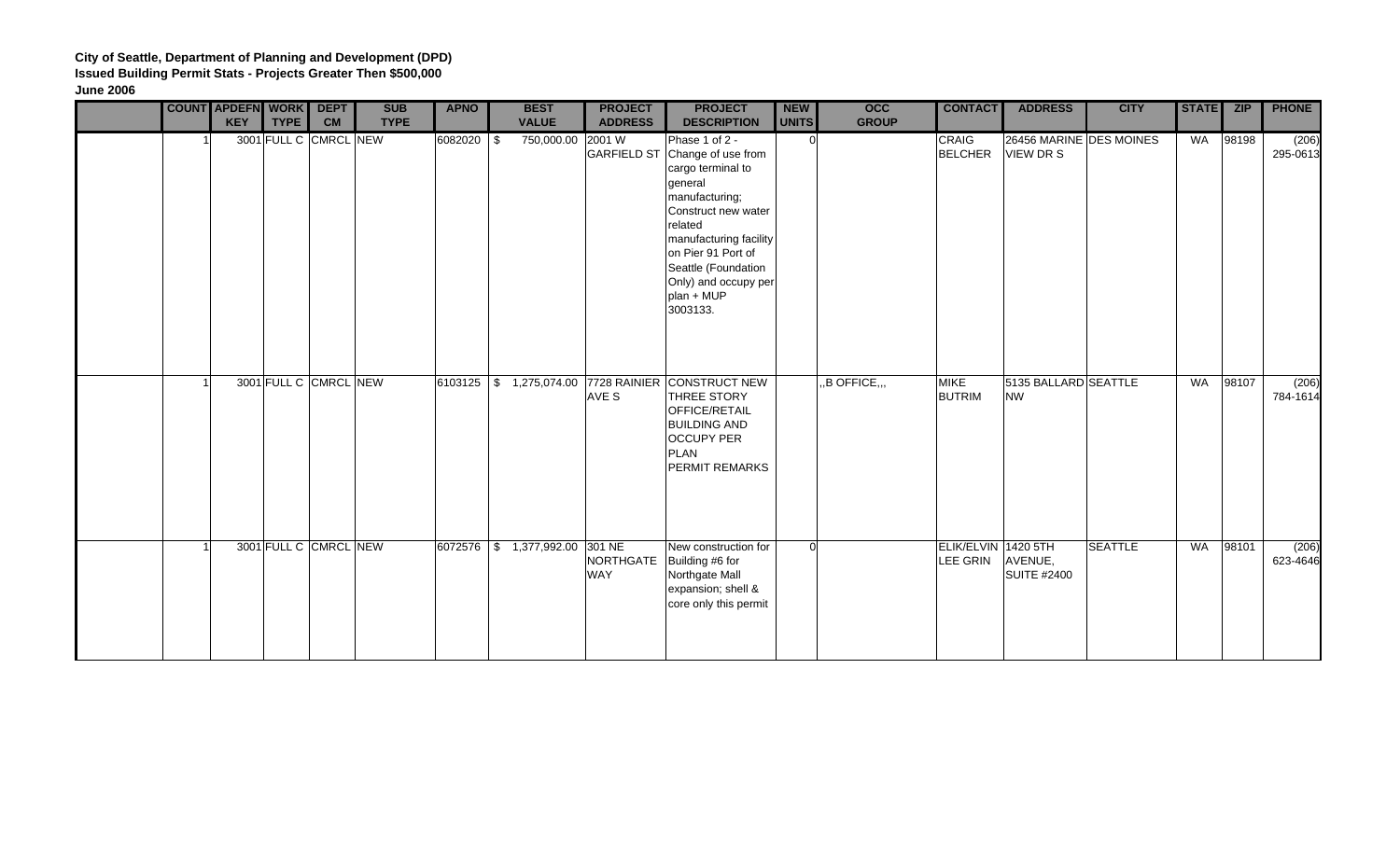|  | <b>COUNT APDEFN WORK</b><br><b>KEY</b><br><b>TYPE</b> | <b>DEPT</b><br><b>CM</b> | <b>SUB</b><br><b>TYPE</b> | <b>APNO</b> | <b>BEST</b><br><b>VALUE</b>       | <b>PROJECT</b><br><b>ADDRESS</b>  | <b>PROJECT</b><br><b>DESCRIPTION</b>                                                                                                                         | <b>NEW</b><br><b>UNITS</b> | <b>OCC</b><br><b>GROUP</b> | <b>CONTACT</b>                  | <b>ADDRESS</b>                | <b>CITY</b>    | STATE     | <b>ZIP</b> | <b>PHONE</b>      |
|--|-------------------------------------------------------|--------------------------|---------------------------|-------------|-----------------------------------|-----------------------------------|--------------------------------------------------------------------------------------------------------------------------------------------------------------|----------------------------|----------------------------|---------------------------------|-------------------------------|----------------|-----------|------------|-------------------|
|  | 3001 FULL C CMRCL NEW                                 |                          |                           |             | $6072577$ \\$ 1,475,286.00        | 301 NE<br>NORTHGATE<br><b>WAY</b> | New construction for<br>Building #7 for<br>Northgate Mall<br>expansion; shell &<br>core only this permit                                                     | ി                          |                            | ELIK/ELVIN 1420 5TH<br>LEE GRIN | AVENUE,<br><b>SUITE #2400</b> | <b>SEATTLE</b> | <b>WA</b> | 98101      | (206)<br>623-4646 |
|  | 3001 FULL C CMRCL NEW                                 |                          |                           |             | 6071449 \$ 1,676,153.00 1735 W    |                                   | Demolish and<br>THURMAN ST replace docks 5-10<br>at fishermen's<br>terminal and<br>dredging of 33,000<br>cubic yards. Master<br>use permit under<br>2503688. |                            | $[0, U$ OTHER, $, \ldots$  | <b>JENNIFER</b><br><b>GRANT</b> | 1221 2ND AVE SEATTLE<br>#500  |                | WA        | 98101      | (206)<br>623-1745 |
|  | 3001 FULL                                             | CMRCL NEW                |                           | 6084994     | $\frac{1}{3}$ 1,849,762.00 301 NE | NORTHGATE<br><b>WAY</b>           | New construction for<br>Building #4 for<br>Northgate Mall<br>expansion; shell &<br>core only this permit                                                     | $\Omega$                   |                            | ELIK/ELVIN 1420 5TH<br>LEE GRIN | AVENUE,<br><b>SUITE #2400</b> | <b>SEATTLE</b> | WA        | 98101      | (206)<br>623-4646 |
|  | 3001 FULL C CMRCL NEW                                 |                          |                           |             | 6072578 \$ 2,022,542.00           | 301 NE<br>NORTHGATE<br><b>WAY</b> | New construction for<br>Building #8 for<br>Northgate Mall<br>expansion; shell &<br>core only this permit                                                     | $\Omega$                   |                            | ELIK/ELVIN 1420 5TH<br>LEE GRIN | AVENUE,<br><b>SUITE #2400</b> | <b>SEATTLE</b> | <b>WA</b> | 98101      | (206)<br>623-4646 |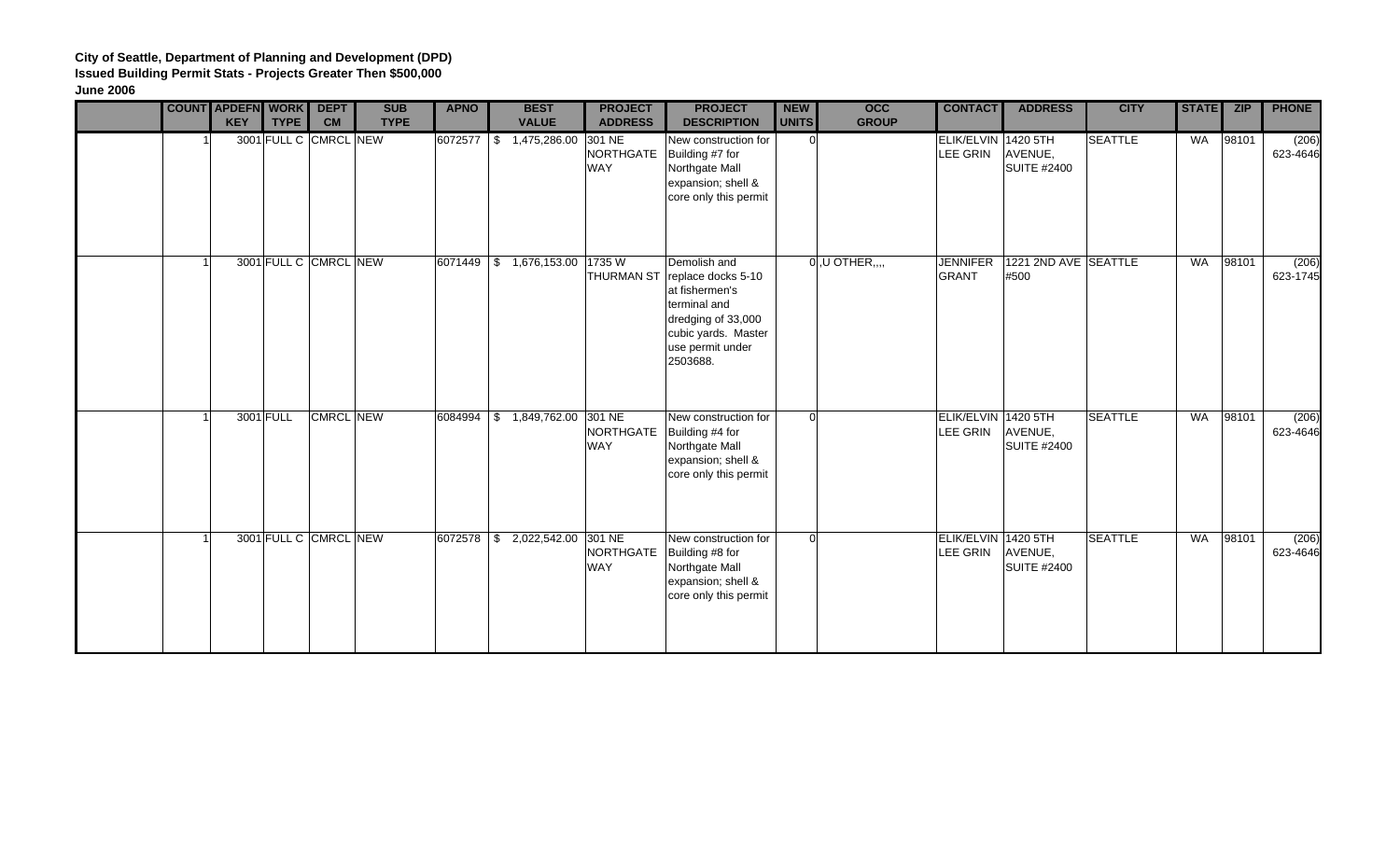|  | <b>COUNT APDEFN WORK DEPT</b><br><b>KEY</b> | <b>TYPE</b> | CM                    | <b>SUB</b><br><b>TYPE</b> | <b>APNO</b> | <b>BEST</b><br><b>VALUE</b>                          | <b>PROJECT</b><br><b>ADDRESS</b> | <b>PROJECT</b><br><b>DESCRIPTION</b>                                                                                                                                                        | <b>NEW</b><br><b>UNITS</b> | <b>OCC</b><br><b>GROUP</b> | <b>CONTACT</b>              | <b>ADDRESS</b>                       | <b>CITY</b>    | <b>STATE</b> | <b>ZIP</b> | <b>PHONE</b>      |
|--|---------------------------------------------|-------------|-----------------------|---------------------------|-------------|------------------------------------------------------|----------------------------------|---------------------------------------------------------------------------------------------------------------------------------------------------------------------------------------------|----------------------------|----------------------------|-----------------------------|--------------------------------------|----------------|--------------|------------|-------------------|
|  |                                             |             | 3001 FULL C CMRCL NEW |                           | 6082976 \$  | 2,698,369.00 4419 23RD                               | AVE W                            | Construct 4-story<br>office building with<br>parking and<br>caretaker's unit &<br>occupy, per plan                                                                                          |                            |                            | <b>MIKE</b><br><b>FRANK</b> | 3026 44TH<br><b>AVE WEST</b>         | <b>SEATTLE</b> | WA           | 98199      | (206)<br>617-0585 |
|  |                                             |             | 3001 FULL C CMRCL NEW |                           |             | 6069185 \$ 5,759,893.00 2500 AURORA Phase 2 of 2 -   | AVE N                            | Construction of a 6-<br>Story, 49-unit mixed<br>occupancy building<br>with surface +<br>underground parking<br>/ architectural +<br>structural this permit<br>per plan and MUP<br>#2406680. | 46                         |                            | LARRY<br><b>ALLEN</b>       | 26456 MARINE DES MOINES<br>VIEW DR S |                | WA           | 98198      | (206)<br>914-5820 |
|  |                                             |             | 3001 FULL C CMRCL NEW |                           |             | 6069185   \$ 5,759,893.00 2500 AURORA Phase 2 of 2 - | AVE N                            | Construction of a 6-<br>Story, 49-unit mixed<br>occupancy building<br>with surface +<br>underground parking<br>/ architectural +<br>structural this permit<br>per plan and MUP<br>#2406680. | $\overline{3}$             |                            | LARRY<br><b>ALLEN</b>       | 26456 MARINE DES MOINES<br>VIEW DR S |                | WA           | 98198      | (206)<br>914-5820 |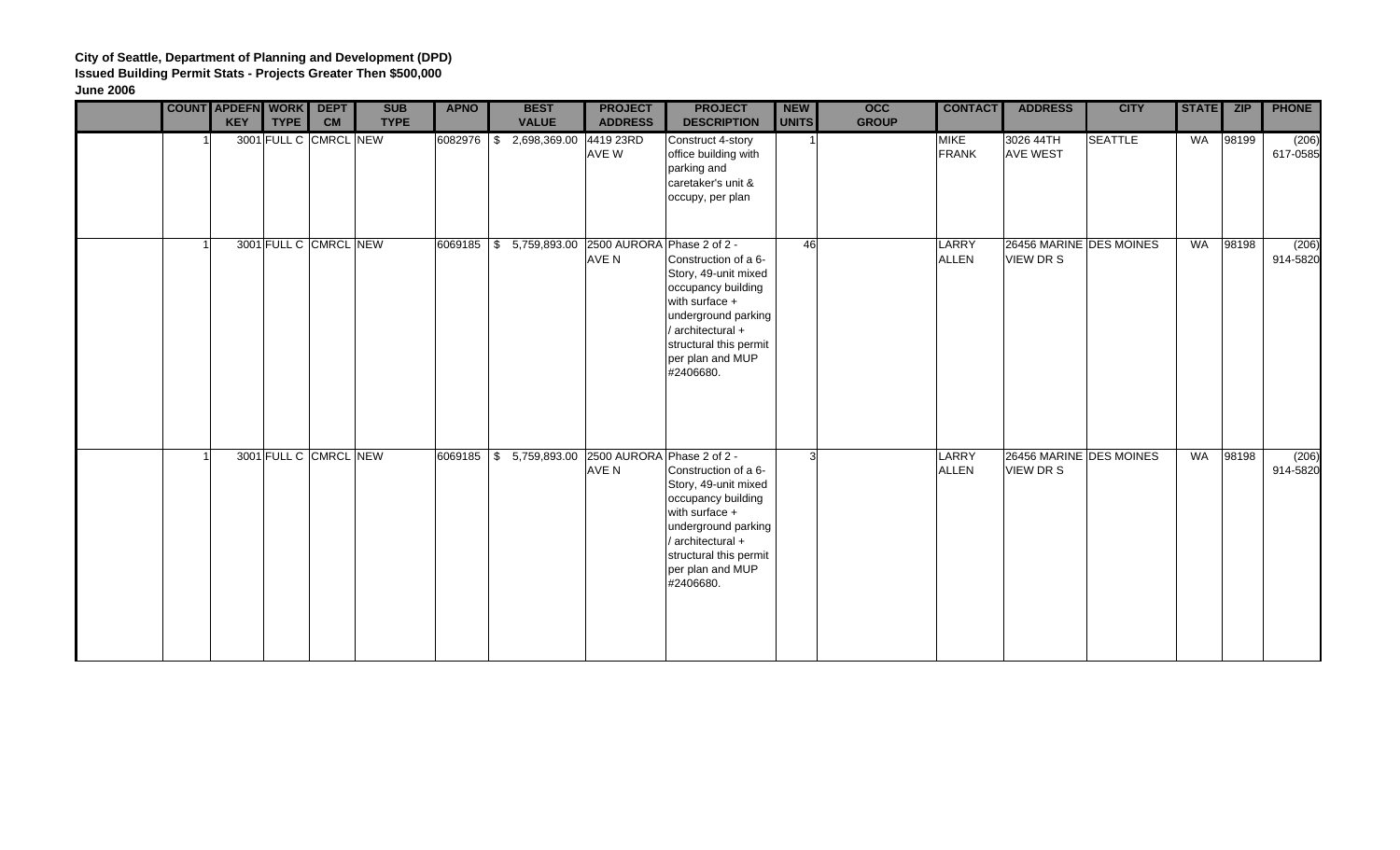|  | <b>COUNT APDEFN WORK</b><br><b>KEY</b> | <b>TYPE</b>           | <b>DEPT</b><br><b>CM</b> | <b>SUB</b><br><b>TYPE</b> | <b>APNO</b> | <b>BEST</b><br><b>VALUE</b>                       | <b>PROJECT</b><br><b>ADDRESS</b> | <b>PROJECT</b><br><b>DESCRIPTION</b>                                                                                                                               | <b>NEW</b><br>UNITS | <b>OCC</b><br><b>GROUP</b>                                                   | <b>CONTACT</b>             | <b>ADDRESS</b>       | <b>CITY</b>    | <b>STATE</b> | <b>ZIP</b> | <b>PHONE</b>      |
|--|----------------------------------------|-----------------------|--------------------------|---------------------------|-------------|---------------------------------------------------|----------------------------------|--------------------------------------------------------------------------------------------------------------------------------------------------------------------|---------------------|------------------------------------------------------------------------------|----------------------------|----------------------|----------------|--------------|------------|-------------------|
|  |                                        | 3001 FULL C CMRCL NEW |                          |                           | 6070665 \$  | 9,900,175.00 535 TERRY                            | AVE N                            | Construct<br>administrative office<br>building, shell and<br>core, no occupancy<br>this permit - includes<br>Phase one, Phase<br>Two and shell<br>Mechanical work. |                     | $0$ , B OTHER, B<br>OFFICE, M RETAILS-2 DENNISON JACKSON ST.<br>PARKNG ENCL, | <b>DANIEL</b>              | 111 S.               | <b>SEATTLE</b> | WA           | 98104      | (206)<br>223-5194 |
|  |                                        | 3001 FULL C CMRCL NEW |                          |                           | 6099861     | \$25,918,860.00   1321 1ST AVE   PHASE II OF III, |                                  | CONSTRUCT<br><b>FOUNDATION AND</b><br>SUPER-<br><b>STRUCTURE FOR</b><br>NEW MIXED USE<br>HIGH-RISE, PER<br><b>PLANS</b>                                            |                     |                                                                              | <b>TOM</b><br><b>HENRY</b> | 223 YALE AVE SEATTLE |                | <b>WA</b>    | 98109      | (206)<br>621-2260 |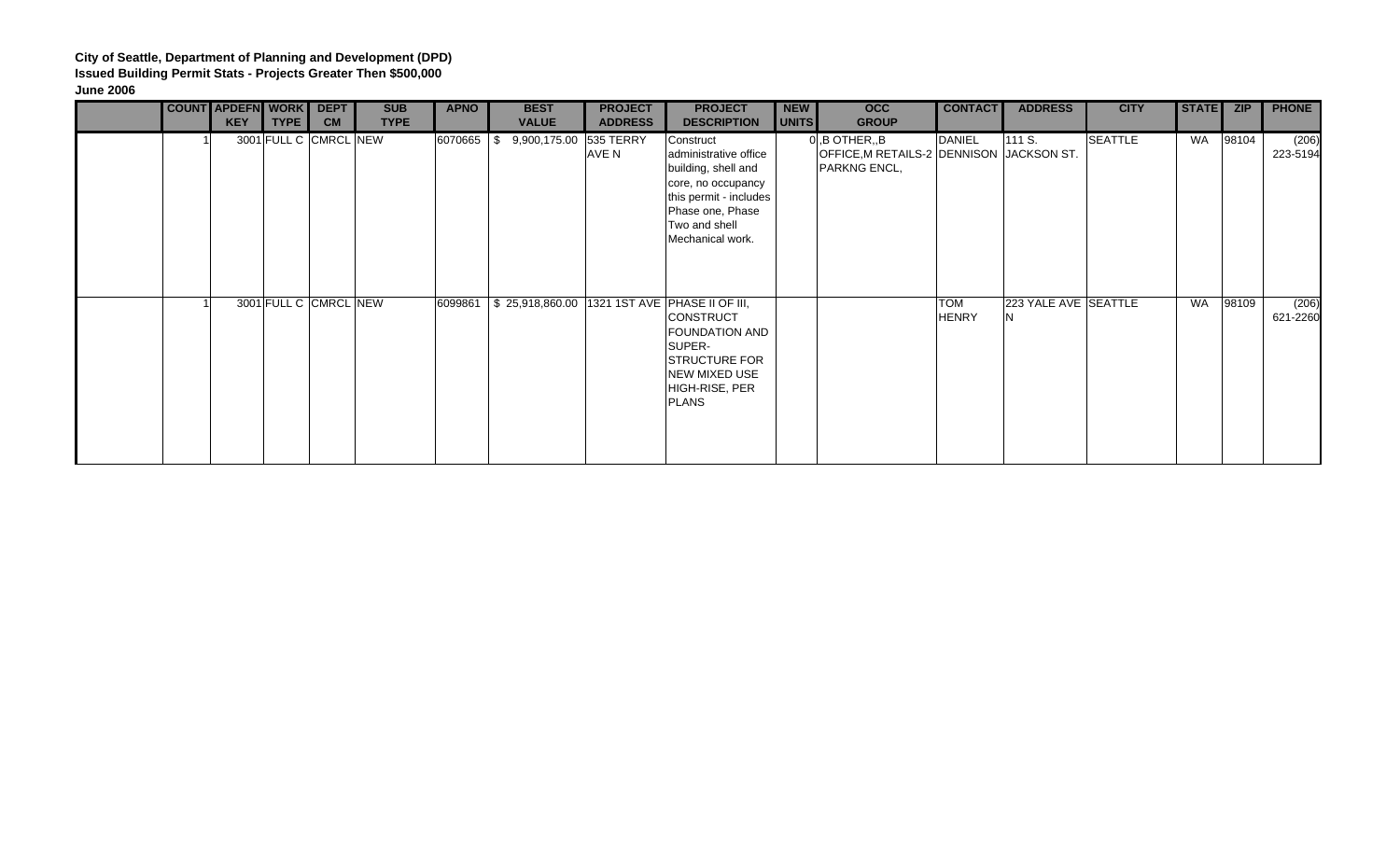|  | COUNT APDEFN WORK DEPT |                |           | <b>SUB</b>  | <b>APNO</b> | <b>BEST</b>  | <b>PROJECT</b>                                  | <b>PROJECT</b>                                                                                                                                                                                                                                                                                                                                                                            | <b>NEW</b>   | <b>OCC</b>   | <b>CONTACT</b>           | <b>ADDRESS</b> | <b>CITY</b>               | STATE ZIP |       | <b>PHONE</b>      |
|--|------------------------|----------------|-----------|-------------|-------------|--------------|-------------------------------------------------|-------------------------------------------------------------------------------------------------------------------------------------------------------------------------------------------------------------------------------------------------------------------------------------------------------------------------------------------------------------------------------------------|--------------|--------------|--------------------------|----------------|---------------------------|-----------|-------|-------------------|
|  | <b>KEY</b>             | TYPE           | <b>CM</b> | <b>TYPE</b> |             | <b>VALUE</b> | <b>ADDRESS</b>                                  | <b>DESCRIPTION</b>                                                                                                                                                                                                                                                                                                                                                                        | <b>UNITS</b> | <b>GROUP</b> |                          |                |                           |           |       |                   |
|  |                        | 3001 FULL C MF |           | <b>NEW</b>  | 6099112 \$  |              | 504,099.00 UNADDRESSA ESTABLISH A<br><b>BLE</b> | STANDARD PLAN<br>FOR BUILDING<br>TYPE #1 FOR THE<br><b>SYLVAN HEIGHTS</b><br>DEVELOPMENT<br>PROJECT, 3-UNIT &<br>3-STORY<br><b>TOWNHOUSE</b><br>WITH ATTACHED<br>GARAGES, PER<br>PLAN - NO<br>CONSTRUCTION/O<br><b>CCUPANCY THIS</b><br>PERMIT.<br>STRUCTURAL<br><b>DESIGN IS</b><br><b>SPECIFIC TO</b><br>SYLVAN HEIIGHTS -<br>USE ELSEWHERE<br><b>REQUIRES</b><br>ADDITIONAL<br>REVIEW. | 0l           |              | <b>BOB</b><br>ROBINSON S |                | 37936 23RD PL FEDERAL WAY | WA        | 98003 | (253)<br>661-1232 |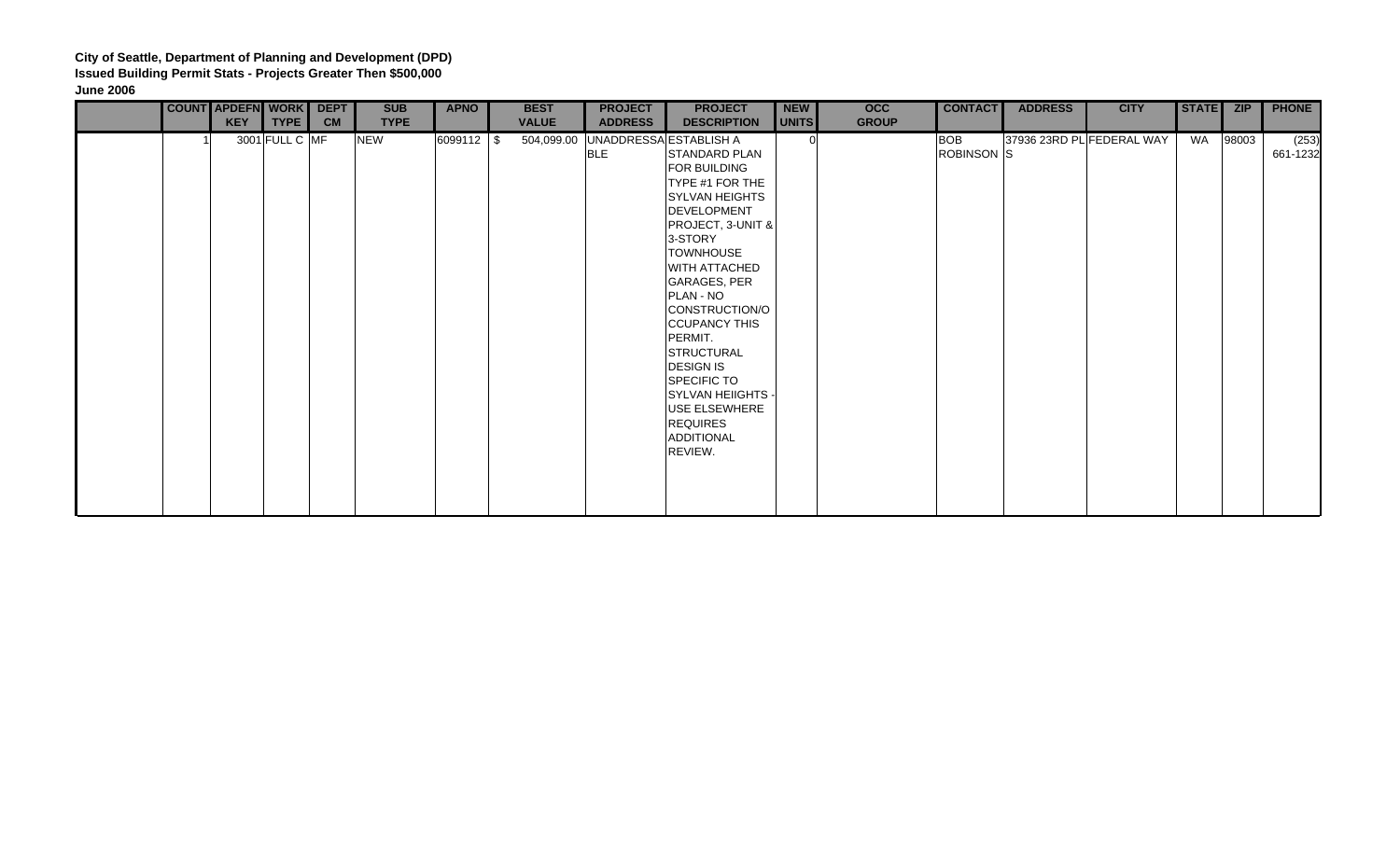|  | <b>COUNT APDEFN WORK DEPT</b> |                |           | <b>SUB</b>  | <b>APNO</b> | <b>BEST</b>      | <b>PROJECT</b> | <b>PROJECT</b>                                                                                                                                                                                                                                                                                                                                                                                                               | <b>NEW</b>     | <b>OCC</b>   | <b>CONTACT</b>           | <b>ADDRESS</b>                 | <b>CITY</b>               | STATE ZIP |       | <b>PHONE</b>      |
|--|-------------------------------|----------------|-----------|-------------|-------------|------------------|----------------|------------------------------------------------------------------------------------------------------------------------------------------------------------------------------------------------------------------------------------------------------------------------------------------------------------------------------------------------------------------------------------------------------------------------------|----------------|--------------|--------------------------|--------------------------------|---------------------------|-----------|-------|-------------------|
|  | <b>KEY</b>                    | <b>TYPE</b>    | <b>CM</b> | <b>TYPE</b> |             | <b>VALUE</b>     | <b>ADDRESS</b> | <b>DESCRIPTION</b>                                                                                                                                                                                                                                                                                                                                                                                                           | <b>UNITS</b>   | <b>GROUP</b> |                          |                                |                           |           |       |                   |
|  |                               | 3001 FULL C MF |           | <b>NEW</b>  | 6102666 \$  | 505,265.00       | <b>BLE</b>     | UNADDRESSA ESTABLISH A<br>STANDARD PLAN<br>FOR BUILDING<br>TYPE #9 FOR THE<br><b>SYLVAN HEIGHTS</b><br><b>DEVELOPMENT</b><br>PROJECT, 3-UNIT<br><b>TOWNHOUSE</b><br>WITH ATTACHED<br><b>GARAGES, PER</b><br>PLAN - NO<br>CONSTRUCTION,<br>NO OCCUPANCY<br>THIS PERMIT.<br><b>STRUCTURAL</b><br><b>DESIGN IS</b><br><b>SPECIFIC TO</b><br><b>SYLVAN HEIIGHTS</b><br>USE ELSEWHERE<br><b>REQUIRES</b><br>ADDITIONAL<br>REVIEW. | $\Omega$       |              | <b>BOB</b><br>ROBINSON S |                                | 37936 23RD PL FEDERAL WAY | WA        | 98003 | (253)<br>661-1232 |
|  |                               | 3001 FULL C MF |           | <b>NEW</b>  | 6064901 \$  | 515,349.00 11713 | AVE N          | <b>Establish Townhouse</b><br>GREENWOOD use and construct 4-<br>unit townhouse with<br>attached garages per<br>plan.                                                                                                                                                                                                                                                                                                         | $\Delta$       |              | JIM<br><b>NOLAND</b>     | 3600<br><b>FREMONT AV</b><br>N | <b>SEATTLE</b>            | WA        | 98103 | (206)<br>634-3074 |
|  |                               | 3001 FULL C MF |           | <b>NEW</b>  | 6071051 \$  | 515,349.00 11711 | AVE N          | Establish townhouse<br>GREENWOOD use and construct 4-<br>unit townhouse with<br>attached garage per<br>plan.                                                                                                                                                                                                                                                                                                                 | $\overline{4}$ |              | <b>BRITTANI</b><br>ARD   | PO BOX 99486 SEATTLE           |                           | WA        | 98139 | (206)<br>282-7990 |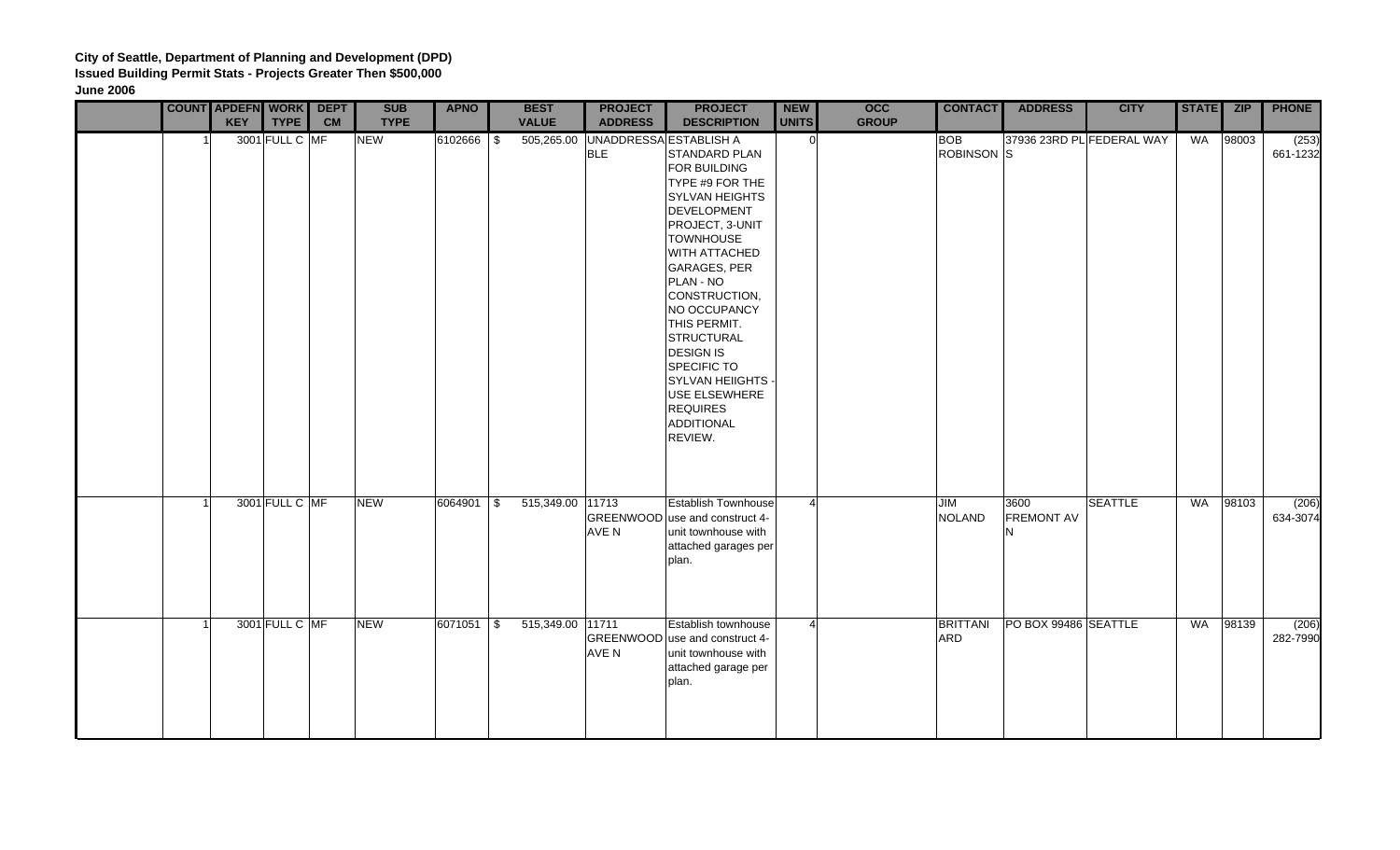|  | <b>COUNT APDEFN WORK</b><br><b>KEY</b> | <b>TYPE</b>    | <b>DEPT</b><br><b>CM</b> | <b>SUB</b><br><b>TYPE</b> | <b>APNO</b> | <b>BEST</b><br><b>VALUE</b> | <b>PROJECT</b><br><b>ADDRESS</b>                | <b>PROJECT</b><br><b>DESCRIPTION</b>                                                                                                                                                                                                                                                                                                                 | <b>NEW</b><br>UNITS | $\overline{occ}$<br><b>GROUP</b> | <b>CONTACT</b>                | <b>ADDRESS</b>                | <b>CITY</b>               | STATE ZIP |       | <b>PHONE</b>      |
|--|----------------------------------------|----------------|--------------------------|---------------------------|-------------|-----------------------------|-------------------------------------------------|------------------------------------------------------------------------------------------------------------------------------------------------------------------------------------------------------------------------------------------------------------------------------------------------------------------------------------------------------|---------------------|----------------------------------|-------------------------------|-------------------------------|---------------------------|-----------|-------|-------------------|
|  |                                        | 3001 FULL C MF |                          | <b>NEW</b>                | 6086379 \$  |                             | 517,078.00 3611 ALBION<br>PL N                  | Establish use as<br>townhouses and<br>Construct new 3-<br>story + basement 3-<br>unit townhome<br>structure with<br>attached garages<br>(East bldg) per plan<br>(Reviews/Processing<br>under primary AP<br>6084493).                                                                                                                                 | 3 <sup>l</sup>      |                                  | <b>GREG</b><br><b>KAPPERS</b> | 10613 NE<br>38TH PLACE<br>#17 | KIRKLAND                  | WA        | 98033 | (425)<br>822-2829 |
|  |                                        | 3001 FULL C MF |                          | <b>NEW</b>                | 6102665 \$  |                             | 622,261.00 UNADDRESSA ESTABLISH A<br><b>BLE</b> | STANDARD PLAN<br>FOR BUILDING<br>TYPE #6 FOR THE<br><b>SYLVAN HEIGHTS</b><br>DEVELOPMENT<br>PROJECT, 4-UNIT<br>WITH ATTACHED<br>GARAGES, PER<br>PLAN - NO<br>CONSTRUCTION,<br>NO OCCUPANCY<br>THIS PERMIT.<br>STRUCTURAL<br><b>DESIGN IS</b><br>SPECIFIC TO<br>SYLVAN HEIIGHTS -<br>USE ELSEWHERE<br><b>REQUIRES</b><br><b>ADDITIONAL</b><br>REVIEW. |                     | 0 U PRIV GARAGE,                 | <b>BOB</b><br>ROBINSON S      |                               | 37936 23RD PL FEDERAL WAY | WA        | 98003 | (253)<br>661-1232 |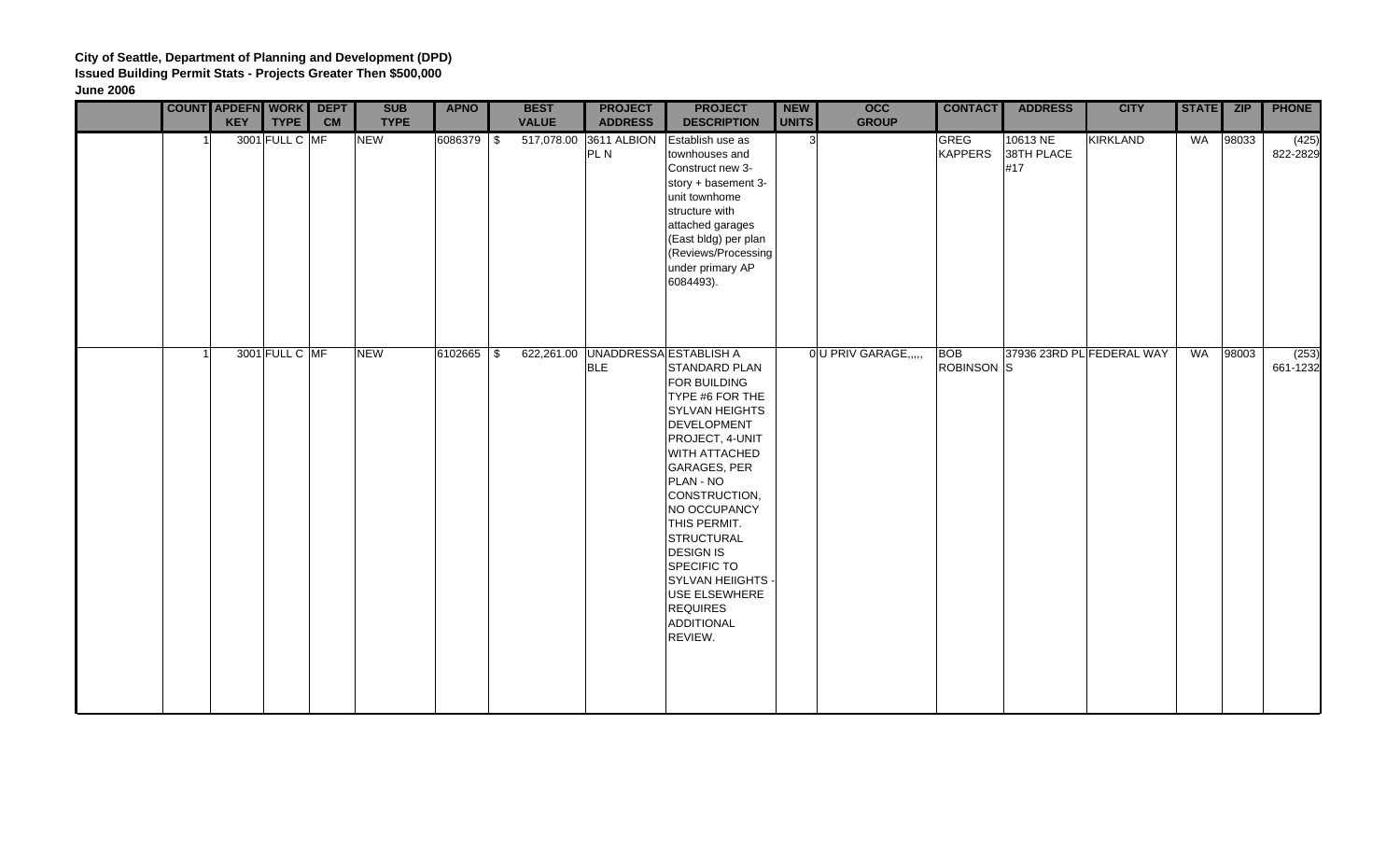|  | <b>COUNT APDEFN WORK DEPT</b><br><b>KEY</b> | <b>TYPE</b>    | <b>CM</b> | <b>SUB</b><br><b>TYPE</b> | <b>APNO</b> | <b>BEST</b><br><b>VALUE</b> | <b>PROJECT</b><br><b>ADDRESS</b> | <b>PROJECT</b><br><b>DESCRIPTION</b>                                                                                                                                                                                                                                                                                                                                                                                                            | <b>NEW</b><br><b>UNITS</b> | <b>OCC</b><br><b>GROUP</b> | <b>CONTACT</b>           | <b>ADDRESS</b>       | <b>CITY</b>               | STATE ZIP |       | <b>PHONE</b>      |
|--|---------------------------------------------|----------------|-----------|---------------------------|-------------|-----------------------------|----------------------------------|-------------------------------------------------------------------------------------------------------------------------------------------------------------------------------------------------------------------------------------------------------------------------------------------------------------------------------------------------------------------------------------------------------------------------------------------------|----------------------------|----------------------------|--------------------------|----------------------|---------------------------|-----------|-------|-------------------|
|  |                                             | 3001 FULL C MF |           | <b>NEW</b>                | 6099834 \$  | 628,598.00                  | <b>BLE</b>                       | UNADDRESSA ESTABLISH A<br><b>STANDARD PLAN</b><br>FOR BUILDING<br>TYPE #2 FOR THE<br><b>SYLVAN HEIGHTS</b><br>DEVELOPMENT<br>PROJECT, 4-UNIT &<br>3-STORY<br><b>TOWNHOUSE</b><br><b>WITH ATTACHED</b><br>GARAGES, PER<br>PLAN - NO<br>CONSTRUCTION/O<br><b>CCUPANCY THIS</b><br>PERMIT.<br><b>STRUCTURAL</b><br><b>DESIGN IS</b><br>SPECIFIC TO<br><b>SYLVAN HEIIGHTS -</b><br>USE ELSEWHERE<br><b>REQUIRES</b><br><b>ADDITIONAL</b><br>REVIEW. | <sup>n</sup>               |                            | <b>BOB</b><br>ROBINSON S |                      | 37936 23RD PL FEDERAL WAY | WA        | 98003 | (253)<br>661-1232 |
|  |                                             | 3001 FULL C MF |           | <b>NEW</b>                | 6076462 \$  | 690,844.00 2542 14TH        | AVE W                            | Construct a new 5<br>unit townhome<br>structure and<br>develop and extend<br>alley, all per plans.                                                                                                                                                                                                                                                                                                                                              |                            | $5$ R-3 TOWNHOUSE,         | <b>BRITTANI</b><br>ARD   | PO BOX 99486 SEATTLE |                           | WA        | 98139 | (206)<br>282-7990 |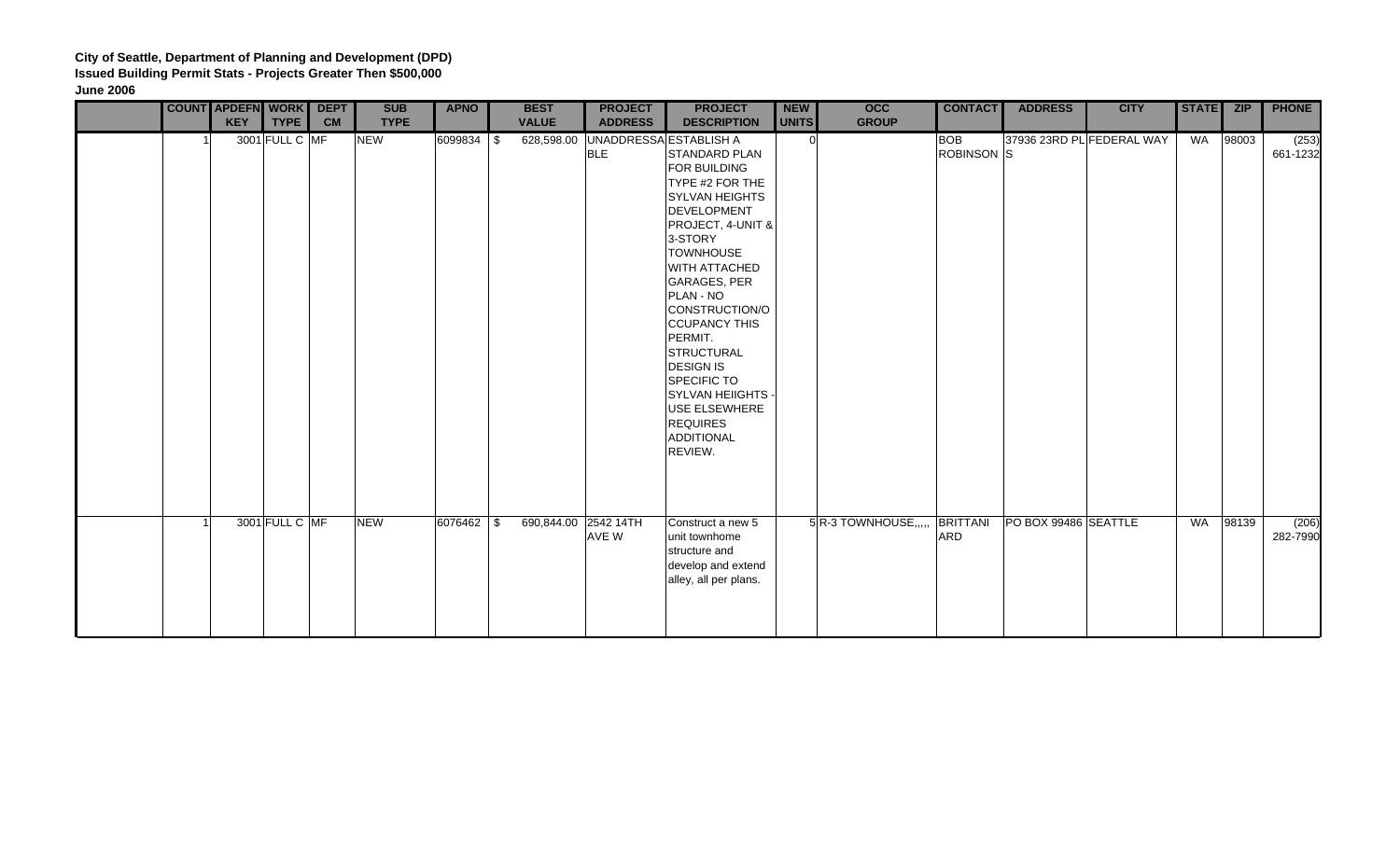|  | <b>COUNT APDEFN WORK</b><br><b>KEY</b> | <b>TYPE</b> | <b>DEPT</b><br><b>CM</b> | <b>SUB</b><br><b>TYPE</b> | <b>APNO</b> | <b>BEST</b><br><b>VALUE</b>       | <b>PROJECT</b><br><b>ADDRESS</b> | <b>PROJECT</b><br><b>DESCRIPTION</b>                                                                                                                                                                                                                                                                | <b>NEW</b><br>UNITS | <b>OCC</b><br><b>GROUP</b> | <b>CONTACT</b>                  | <b>ADDRESS</b>                           | <b>CITY</b>    | STATE ZIP |       | <b>PHONE</b>      |
|--|----------------------------------------|-------------|--------------------------|---------------------------|-------------|-----------------------------------|----------------------------------|-----------------------------------------------------------------------------------------------------------------------------------------------------------------------------------------------------------------------------------------------------------------------------------------------------|---------------------|----------------------------|---------------------------------|------------------------------------------|----------------|-----------|-------|-------------------|
|  | 3001 FULL C MF                         |             |                          | <b>NEW</b>                | 6083005 \$  | 797,249.00                        | 3601 GILMAN<br>AVE W             | Establish use as<br>townhome and<br>construct one 5 unit<br>towhnouse building<br>with attached<br>garages, all per plan.                                                                                                                                                                           | 5 <sup>1</sup>      |                            | <b>BRITTANI</b><br><b>ARD</b>   | PO BOX 99486 SEATTLE                     |                | WA        | 98139 | (206)<br>282-7990 |
|  | 3001 FULL C MF                         |             |                          | <b>NEW</b>                | 6098257 \$  | 892,696.00 2112 ALKI              | AVE SW                           | <b>ESTABLISH USE AS</b><br>6 UNIT<br>APARTMENT<br>W/BELOW GRADE<br>PARKING-<br>CONSTRUCT<br>APARTMENT<br>W/GARAGE,<br><b>OCCUPY PER</b><br><b>PLANS</b>                                                                                                                                             | 6                   |                            | <b>MICHAEL</b><br><b>DOOLEY</b> | 420<br><b>BLANCHARD</b><br>ST #502       | <b>SEATTLE</b> | WA        | 98121 | (206)<br>728-2542 |
|  | 3001 FULL C MF                         |             |                          | <b>NEW</b>                |             | 6084482 \$ 1,220,000.00 10001 5TH | AVE NE                           | Phase I of III for<br>construction of a<br>mixed occupancy<br>structure (Shoring &<br>Mass Excavation<br>only - Parcel Z of<br>SP#2403971), per<br>plans (See project<br>number 6082965 for<br>routing and<br>approvals)-(Tripple<br>tagged plans with<br>associated projects<br>6082965 & 6082354) | 0l                  |                            | <b>JASON</b><br><b>BLACK</b>    | 1601 5TH AVE, SEATTLE<br><b>STE 1600</b> |                | WA        | 98101 | (206)<br>622-5822 |